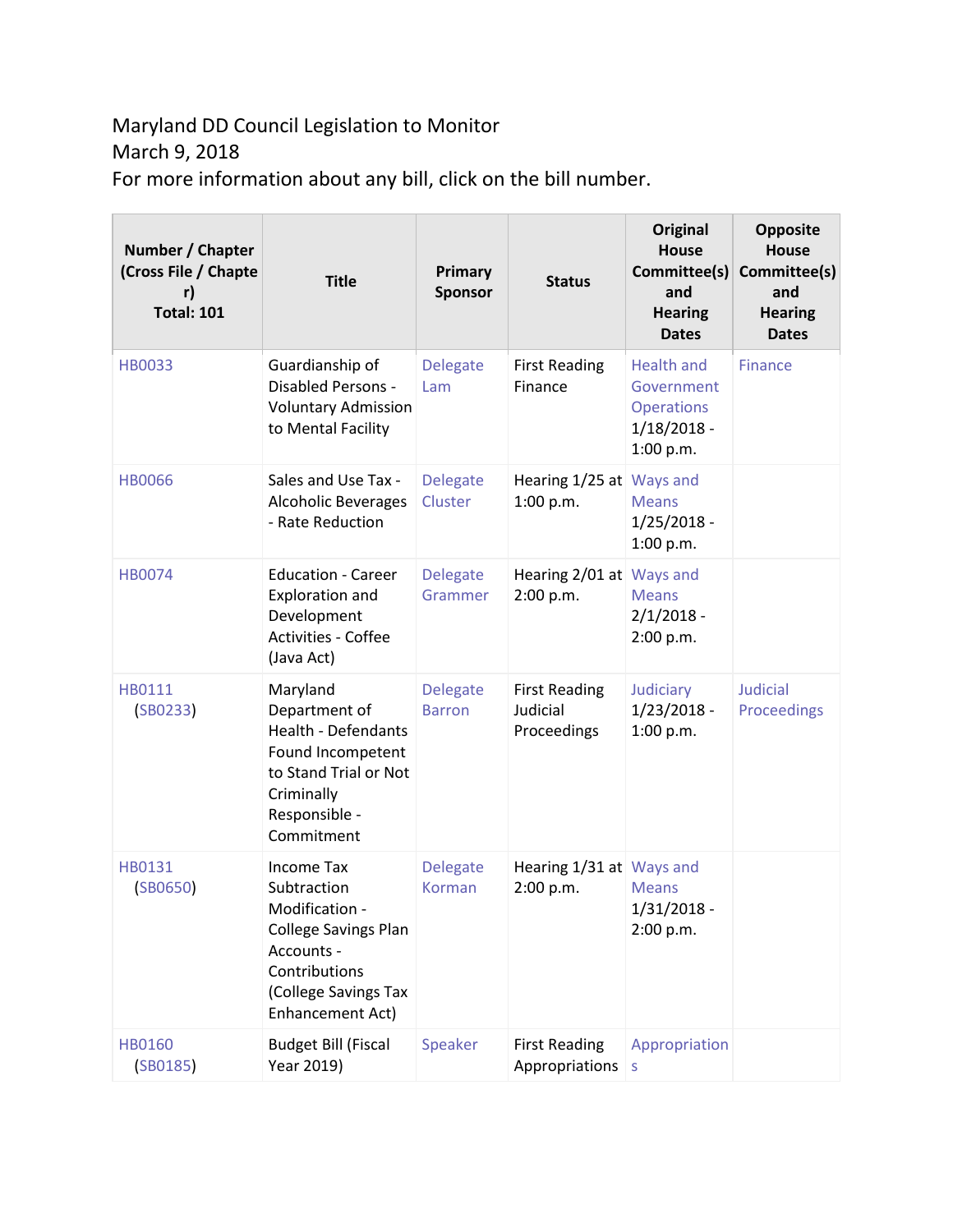| HB0319<br>(SB0160)        | Juvenile Law-<br>Truancy                                                                           | <b>Delegate</b><br>Sydnor             | <b>First Reading</b><br>Judicial<br>Proceedings                                     | Judiciary<br>$2/1/2018 -$<br>1:00 p.m.                                             | <b>Judicial</b><br>Proceedings |
|---------------------------|----------------------------------------------------------------------------------------------------|---------------------------------------|-------------------------------------------------------------------------------------|------------------------------------------------------------------------------------|--------------------------------|
| <b>HB0348</b><br>(SB0293) | Commonsense<br>Spending Act of<br>2018                                                             | Speaker                               | Hearing 3/02 at Appropriation<br>1:00 p.m.                                          | S<br>$3/2/2018 -$<br>1:00 p.m.                                                     |                                |
| HB0351<br>(SB0301)        | Protect Our<br>Students Act of 2018                                                                | Speaker                               | Hearing 3/01 at Ways and<br>1:00 p.m.                                               | <b>Means</b><br>$3/1/2018 -$<br>1:00 p.m.                                          |                                |
| <b>HB0355</b><br>(SB0302) | Accountability in<br><b>Education Act of</b><br>2018                                               | Speaker                               | Hearing 3/01 at Ways and<br>1:00 p.m.<br>(Ways and<br>Means)                        | <b>Means</b><br>$3/1/2018 -$<br>1:00 p.m.<br>Appropriation<br>S                    |                                |
| <b>HB0385</b>             | Criminal Procedure -<br>Incompetency and<br>Criminal<br>Responsibility                             | Chair,<br>Judiciary<br>Committee      | Unfavorable<br>Report by<br>Judiciary                                               | Judiciary<br>$2/6/2018 -$<br>1:00 p.m.                                             |                                |
| <b>HB0490</b><br>(SB0163) | Public Health -<br><b>Community Health</b><br>Workers - Advisory<br>Committee and<br>Certification | <b>Delegate</b><br>Lam                | Favorable with<br>Amendments<br>Report by<br>Health and<br>Government<br>Operations | <b>Health and</b><br>Government<br><b>Operations</b><br>$2/14/2018 -$<br>1:00 p.m. |                                |
| HB0511                    | Public Institutions of<br>Higher Education -<br>Hate-Bias Incident<br>Prevention                   | <b>Delegate</b><br>Angel              | Hearing 2/08 at Appropriation<br>2:00 p.m.                                          | $2/8/2018 -$<br>2:00 p.m.                                                          |                                |
| <b>HB0524</b><br>(SB0291) | Family Law -<br>Protecting the<br>Resources of<br>Children in State<br>Custody                     | <b>Delegate</b><br>Moon               | Hearing 2/08 at Judiciary<br>1:00 p.m.                                              | $2/8/2018 -$<br>1:00 p.m.                                                          |                                |
| <b>HB0557</b>             | Primary and<br>Secondary<br>Education -<br><b>Education Trust</b><br>Fund - Use of Fund            | <b>Delegate</b><br>Washingto<br>n, M. | Hearing 3/08 at Appropriation<br>1:00 p.m.<br>(Appropriation<br>s)                  | S<br>$3/8/2018 -$<br>1:00 p.m.<br>Ways and<br><b>Means</b>                         |                                |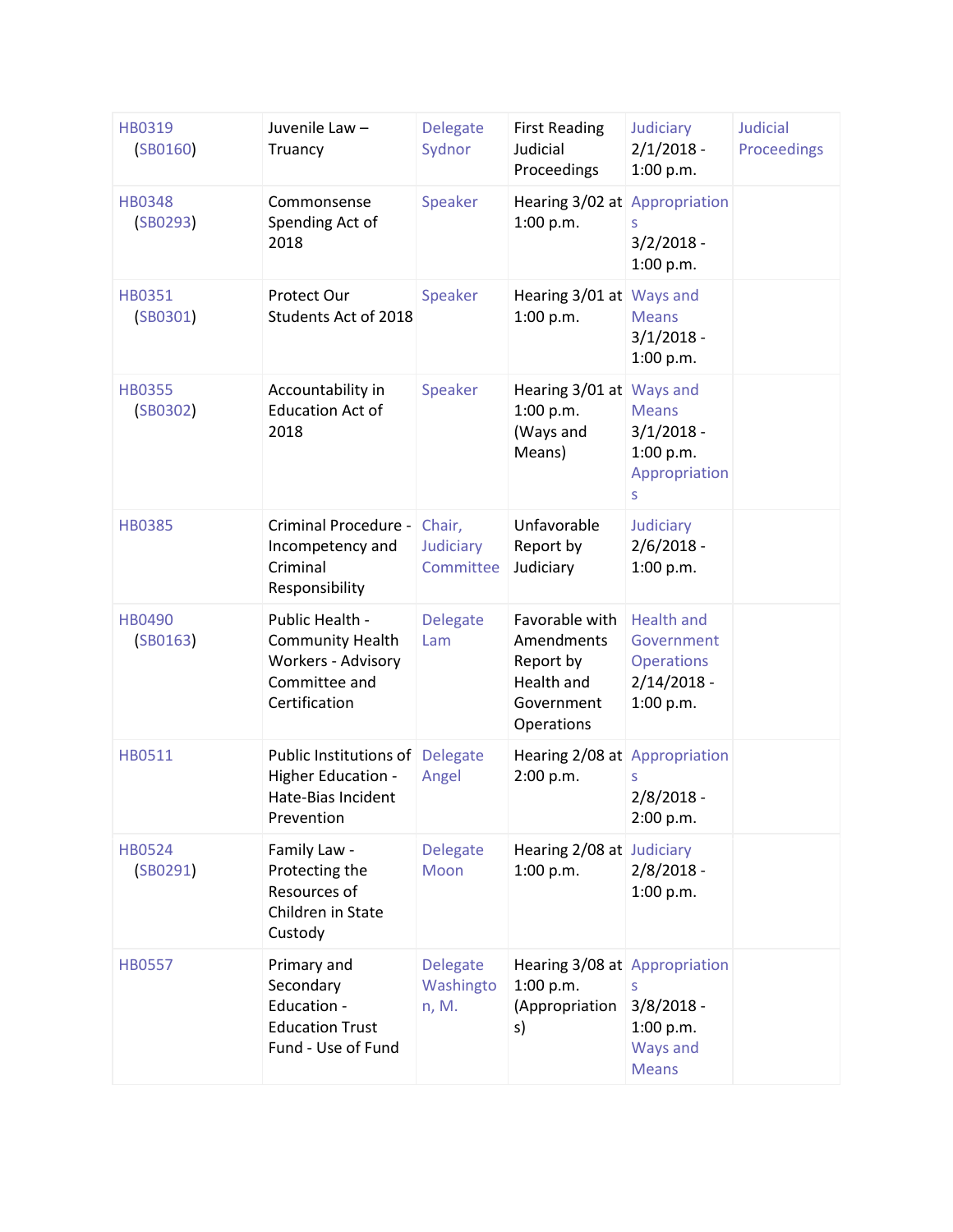| <b>HB0568</b>             | <b>Education - Student</b><br>Data Governance                                                                       | <b>Delegate</b><br><b>Kaiser</b> | <b>First Reading</b><br>Education,<br>Health, and<br>Environmental<br><b>Affairs</b> | Ways and<br><b>Means</b><br>$2/22/2018 -$<br>1:00 p.m.                                     | Education,<br>Health, and<br>Environmenta<br><b>I</b> Affairs |
|---------------------------|---------------------------------------------------------------------------------------------------------------------|----------------------------------|--------------------------------------------------------------------------------------|--------------------------------------------------------------------------------------------|---------------------------------------------------------------|
| <b>HB0626</b><br>(SB0259) | <b>Maryland Medical</b><br>Assistance Program -<br>Medication<br>Adherence<br><b>Technology Pilot</b><br>Program    | <b>Delegate</b><br>Cullison      | Hearing 2/13 at Health and<br>1:00 p.m.                                              | Government<br><b>Operations</b><br>$2/13/2018 -$<br>1:00 p.m.                              |                                                               |
| <b>HB0660</b>             | Public Health -<br>State-Provided<br><b>Health Care Benefits</b><br>for State Residents<br>(HealthcareMarylan<br>d) | <b>Delegate</b><br><b>Reznik</b> | Hearing 3/05 at Health and<br>1:00 p.m.<br>(Health and<br>Government<br>Operations)  | Government<br><b>Operations</b><br>$3/5/2018 -$<br>1:00 p.m.<br>Economic<br><b>Matters</b> |                                                               |
| <b>HB0798</b>             | Visual Impairments -<br>Requirements for<br><b>Student Screening</b>                                                | <b>Delegate</b><br>Kittleman     | Hearing 2/22 at Ways and<br>1:00 p.m.                                                | <b>Means</b><br>$2/22/2018 -$<br>1:00 p.m.                                                 |                                                               |
| <b>HB0823</b>             | <b>Education - Public</b><br><b>School Teachers -</b><br>Preparation                                                | <b>Delegate</b><br>Luedtke       | <b>First Reading</b><br>Education,<br>Health, and<br>Environmental<br><b>Affairs</b> | Ways and<br><b>Means</b><br>$2/22/2018 -$<br>1:00 p.m.                                     | Education,<br>Health, and<br>Environmenta<br><b>I</b> Affairs |
| HB0910<br>(SB0548)        | <b>Education - Students</b><br>With Reading<br>Difficulties -<br>Screenings and<br>Interventions                    | <b>Delegate</b><br>Luedtke       | Hearing 2/22 at Ways and<br>1:00 p.m.                                                | <b>Means</b><br>$2/22/2018 -$<br>1:00 p.m.                                                 |                                                               |
| HB0933                    | Housing and<br>Community<br>Development -<br><b>Rental Allowance</b><br>Program - Eligibility                       | <b>Delegate</b><br>Barnes, B.    | Hearing 2/20 at Environment<br>1:00 p.m.                                             | and<br>Transportatio<br>n<br>$2/20/2018 -$<br>1:00 p.m.                                    |                                                               |
| HB0941                    | Child Care Subsidy<br>Program-<br>Unemployment-<br>Eligibility                                                      | <b>Delegate</b><br>Queen         | Hearing 2/27 at Appropriation<br>1:00 p.m.                                           | S<br>$2/27/2018 -$<br>1:00 p.m.                                                            |                                                               |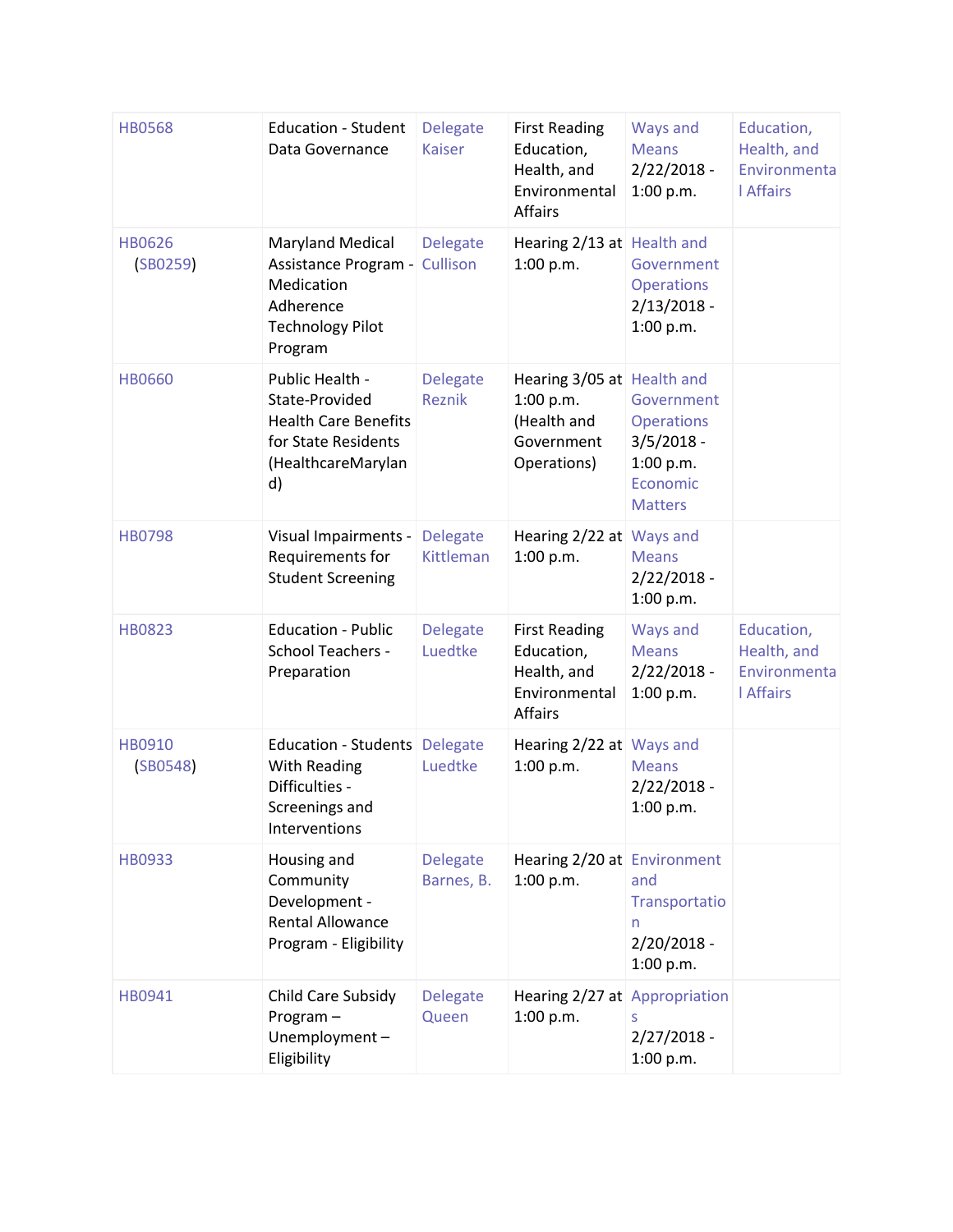| <b>HB0956</b>             | Civil Action - Offense Delegate<br>Against Vulnerable<br>or Elderly Adult                                         | <b>Stein</b>                              | Unfavorable<br>Report by<br>Judiciary                                               | Judiciary<br>$2/14/2018 -$<br>1:00 p.m.                                             |  |
|---------------------------|-------------------------------------------------------------------------------------------------------------------|-------------------------------------------|-------------------------------------------------------------------------------------|-------------------------------------------------------------------------------------|--|
| <b>HB1054</b><br>(SB1129) | Creation of a State<br>Debt - Montgomery<br>County - UpCounty<br>Nonprofit Hub                                    | <b>Delegate</b><br>Reznik                 | Hearing 3/10 at Appropriation<br>4:00 p.m.                                          | S<br>$3/10/2018 -$<br>4:00 p.m.                                                     |  |
| <b>HB1088</b>             | <b>State Procurement -</b><br>Information<br>Technology -<br><b>Nonvisual Access</b>                              | <b>Delegate</b><br>Cullison               | Hearing 2/22 at Health and<br>1:00 p.m.                                             | Government<br><b>Operations</b><br>$2/22/2018 -$<br>1:00 p.m.                       |  |
| HB1092<br>(SB0703)        | <b>Behavioral Health</b><br><b>Crisis Response</b><br>Grant Program-<br>Establishment                             | Delegate<br>Rosenberg                     | Hearing 2/27 at Health and<br>1:00 p.m.<br>(Health and<br>Government<br>Operations) | Government<br><b>Operations</b><br>$2/27/2018 -$<br>1:00 p.m.<br>Appropriation<br>S |  |
| <b>HB1136</b>             | County Boards of<br><b>Education - Student</b><br>Hearing and Vision<br>Screenings -<br>Reporting<br>Requirements | <b>Delegate</b><br>Valentino-<br>Smith    | Hearing 3/02 at Ways and<br>1:00 p.m.                                               | <b>Means</b><br>$3/2/2018 -$<br>1:00 p.m.                                           |  |
| HB1167<br>(SB1011)        | Protect Maryland<br>Health Care Act of<br>2018                                                                    | <b>Delegate</b><br>Pena-<br><b>Melnyk</b> | Hearing 2/22 at Health and<br>1:00 p.m.                                             | Government<br><b>Operations</b><br>$2/22/2018 -$<br>1:00 p.m.                       |  |
| <b>HB1183</b><br>(SB1076) | Health Insurance -<br>Access to and<br>Coverage of<br><b>Specialty Drugs -</b><br>Definition                      | <b>Delegate</b><br><b>Kipke</b>           | Unfavorable<br>Report by<br>Health and<br>Government<br>Operations;<br>Withdrawn    | <b>Health and</b><br>Government<br><b>Operations</b>                                |  |
| HB1194<br>(SB1023)        | Health - Drug Cost<br><b>Review Commission</b>                                                                    | <b>Delegate</b><br>Pena-<br><b>Melnyk</b> | Hearing 3/06 at Health and<br>1:00 p.m.                                             | Government<br><b>Operations</b><br>$3/6/2018 -$<br>1:00 p.m.                        |  |
| <b>HB1206</b>             | Department of<br>Information                                                                                      | <b>Delegate</b><br>Clippinger             | Hearing 2/28 at Health and<br>1:00 p.m.                                             | Government                                                                          |  |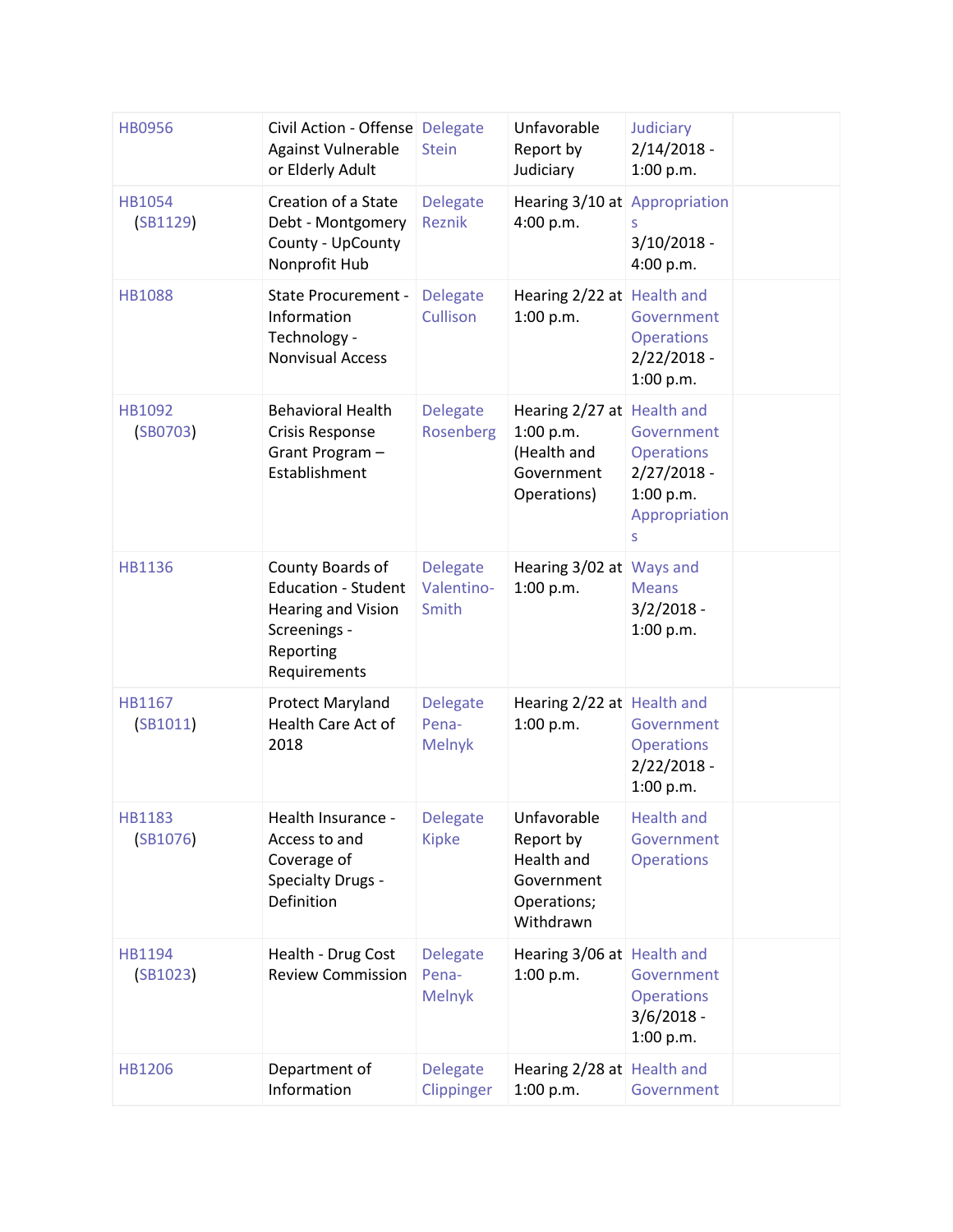|                           | Technology -<br><b>Remote Access</b><br>Information<br>Program -<br>Establishment                            |                                 |                                                                    | <b>Operations</b><br>$2/28/2018 -$<br>1:00 p.m.                         |  |
|---------------------------|--------------------------------------------------------------------------------------------------------------|---------------------------------|--------------------------------------------------------------------|-------------------------------------------------------------------------|--|
| HB1216<br>(SB0978)        | <b>Career Preparation</b><br><b>Expansion Act</b>                                                            | <b>Delegate</b><br>Clippinger   | Hearing 3/09 at Economic<br>2:30 p.m.<br>(Economic<br>Matters)     | <b>Matters</b><br>$3/9/2018 -$<br>2:30 p.m.<br>Ways and<br><b>Means</b> |  |
| <b>HB1226</b><br>(SB0517) | Career<br>Apprenticeship<br><b>Investment Act</b>                                                            | <b>Delegate</b><br>Barnes, B.   | Hearing 2/20 at Appropriation<br>1:00 p.m.<br>(Appropriation<br>s) | $2/20/2018 -$<br>1:00 p.m.<br>Economic<br><b>Matters</b>                |  |
| HB1234<br>(SB0618)        | Career Youth<br>Apprenticeship and<br>Apprenticeship in<br><b>State Employment</b><br><b>Opportunity Act</b> | <b>Delegate</b><br>Clippinger   | Hearing 3/08 at Ways and<br>1:00 p.m.<br>(Ways and<br>Means)       | <b>Means</b><br>$3/8/2018 -$<br>1:00 p.m.<br>Appropriation<br>S         |  |
| HB1312<br>(SB0878)        | Health Insurance -<br>Medicaid Buy-In<br><b>Task Force</b>                                                   | <b>Delegate</b><br><b>Kelly</b> | Hearing 2/22 at Health and<br>1:00 p.m.                            | Government<br><b>Operations</b><br>$2/22/2018 -$<br>1:00 p.m.           |  |
| <b>HB1339</b><br>(SB0213) | State Budget -<br>Mandated<br>Appropriations ·<br>Reductions                                                 | <b>Delegate</b><br><b>McKay</b> | Unfavorable<br>Report by<br>Appropriations 2/15/2018               | Appropriation<br>S<br>3:00 p.m.                                         |  |
| <b>HB1373</b>             | Education -<br>Assessments -<br>Administration                                                               | <b>Delegate</b><br><b>Miele</b> | Hearing 3/09 at Ways and<br>1:00 p.m.                              | <b>Means</b><br>$3/9/2018 -$<br>1:00 p.m.                               |  |
| HB1415<br>(SB1092)        | Education -<br>Commission on<br>Innovation and<br>Excellence in<br>Education                                 | Speaker                         | Hearing 3/07 at Ways and<br>1:00 p.m.<br>(Ways and<br>Means)       | <b>Means</b><br>$3/7/2018 -$<br>1:00 p.m.<br>Appropriation<br>S         |  |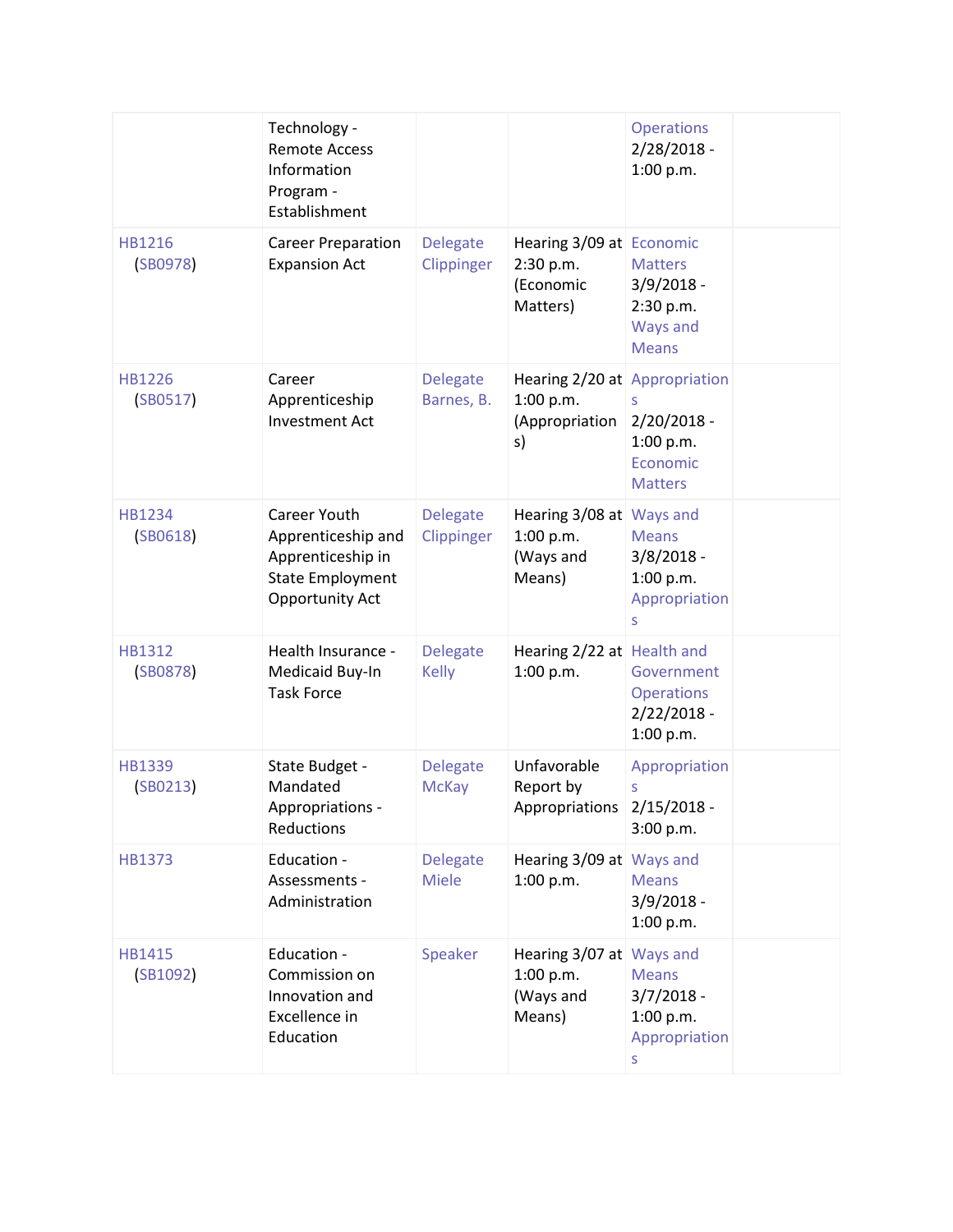| HB1417                    | <b>Healthy Working</b><br>Families Act - Delay<br>of Effective Date                                                         | <b>Delegate</b><br><b>McComas</b>           | Hearing 3/06 at Economic<br>1:00 p.m.                        | <b>Matters</b><br>$3/6/2018 -$<br>1:00 p.m.                             |  |
|---------------------------|-----------------------------------------------------------------------------------------------------------------------------|---------------------------------------------|--------------------------------------------------------------|-------------------------------------------------------------------------|--|
| HB1477<br>(SB0886)        | <b>Maryland Medical</b><br>Assistance Program -<br>Work and<br>Community<br>Engagement<br>Requirements -<br>Waiver          | <b>Delegate</b><br>Parrott                  | Hearing 3/13 at Appropriation<br>1:00 p.m.                   | S<br>$3/13/2018 -$<br>1:00 p.m.                                         |  |
| <b>HB1502</b>             | Maryland<br>Department of<br>Health - Deputy<br>Secretaries - Duties<br>and Qualifications                                  | <b>Delegate</b><br>Lam                      | Hearing 3/12 at Health and<br>1:00 p.m.                      | Government<br><b>Operations</b><br>$3/12/2018 -$<br>1:00 p.m.           |  |
| <b>HB1516</b><br>(SB1002) | Public Health -<br><b>Healthy Maryland</b><br>Program -<br>Establishment<br>(Healthy Maryland<br>Act of 2018)               | <b>Delegate</b><br><b>Barron</b>            | Hearing 3/05 at Health and<br>1:00 p.m.                      | Government<br><b>Operations</b><br>$3/5/2018 -$<br>1:00 p.m.            |  |
| <b>HB1517</b><br>(SB0977) | <b>Behavioral Health</b><br>Services and<br>Voluntary<br>Placement<br>Agreements-<br>Children and Young<br>Adults - Reports | <b>Delegate</b><br>Sample-<br><b>Hughes</b> | Hearing 3/02 at Health and<br>1:00 p.m.                      | Government<br><b>Operations</b><br>$3/2/2018 -$<br>1:00 p.m.            |  |
| <b>HB1530</b>             | <b>Education - Student</b><br>Health Screenings -<br><b>Brain Injury</b>                                                    | <b>Delegate</b><br>Flanagan                 | Hearing 3/09 at Ways and<br>$1:00$ p.m.                      | <b>Means</b><br>$3/9/2018 -$<br>1:00 p.m.                               |  |
| <b>HB1599</b><br>(SB0949) | <b>Career Education</b><br>Policy Act                                                                                       | <b>Delegate</b><br>Ebersole                 | Hearing 3/08 at Ways and<br>1:00 p.m.<br>(Ways and<br>Means) | <b>Means</b><br>$3/8/2018 -$<br>1:00 p.m.<br>Economic<br><b>Matters</b> |  |
| <b>HB1618</b><br>(SB0939) | Community-Based<br><b>Services Waivers</b><br>and State Disabilities<br>Plan - Alterations                                  | <b>Delegate</b><br><b>Morales</b>           | Hearing 3/07 at Health and<br>1:00 p.m.                      | Government<br><b>Operations</b><br>$3/7/2018 -$<br>1:00 p.m.            |  |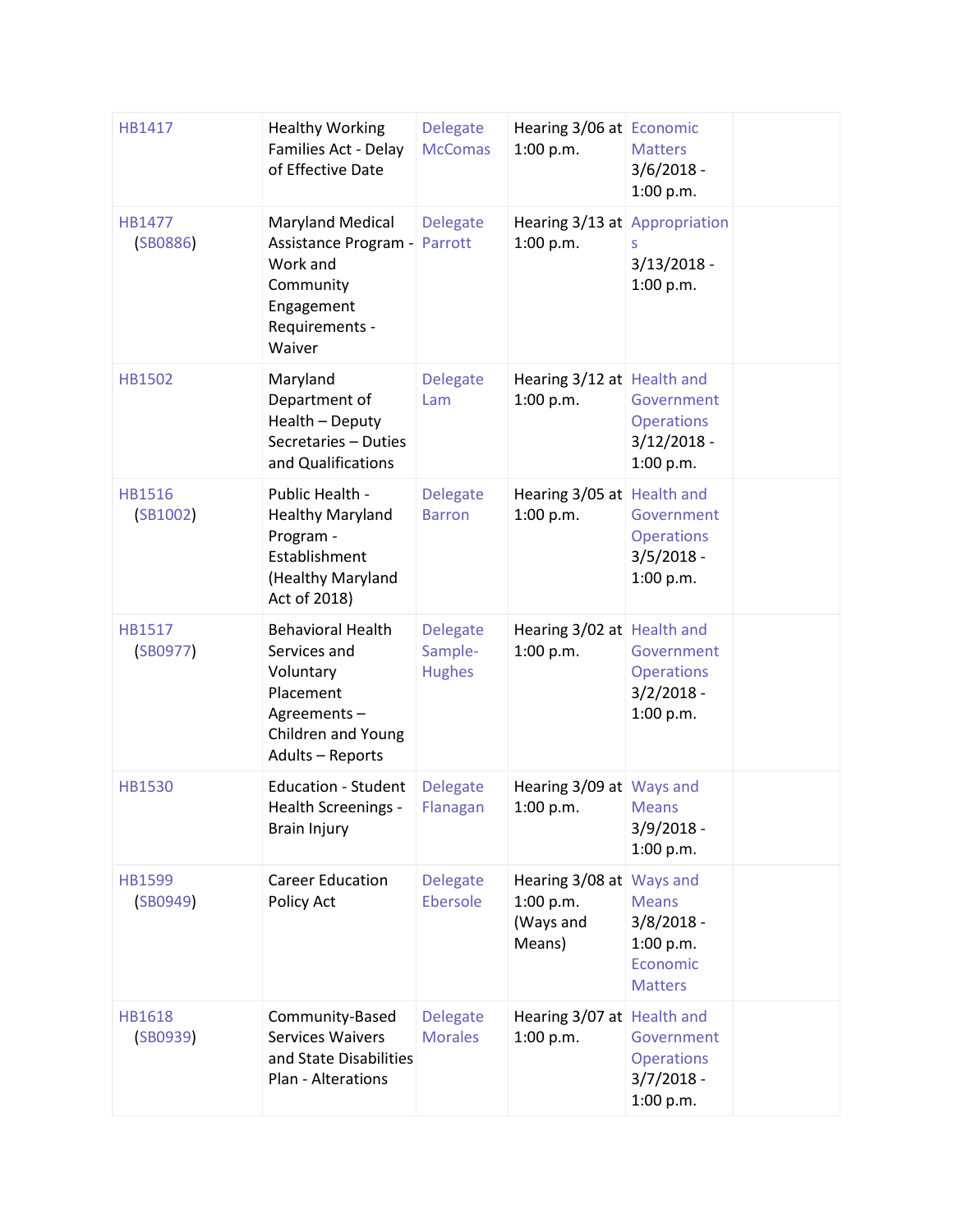|                           | (Maryland<br>Disabilities Act)                                                                                                                                     |                                             |                                                                                     |                                                                                   |  |
|---------------------------|--------------------------------------------------------------------------------------------------------------------------------------------------------------------|---------------------------------------------|-------------------------------------------------------------------------------------|-----------------------------------------------------------------------------------|--|
| <b>HB1652</b><br>(SB0704) | <b>Maryland Medical</b><br>Assistance Program -<br>Telemedicine -<br>Assertive<br>Community<br><b>Treatment and</b><br><b>Mobile Treatment</b><br><b>Services</b>  | <b>Delegate</b><br>Sample-<br><b>Hughes</b> | Hearing 2/27 at Health and<br>1:00 p.m.                                             | Government<br><b>Operations</b><br>$2/27/2018 -$<br>1:00 p.m.                     |  |
| HB1697<br>(SB1122)        | Education -<br><b>Commercial Gaming</b><br>Revenues -<br>Constitutional<br>Amendment                                                                               | <b>Delegate</b><br>McIntosh                 | Hearing 3/08 at Appropriation<br>1:00 p.m.<br>(Appropriation<br>s)                  | $3/8/2018 -$<br>1:00 p.m.<br>Ways and<br><b>Means</b>                             |  |
| <b>HB1795</b>             | Maryland Health<br>Benefit Exchange -<br>Establishment of a<br>Reinsurance<br>Program                                                                              | <b>Delegate</b><br>Pena-<br><b>Melnyk</b>   | Favorable with<br>Amendments<br>Report by<br>Health and<br>Government<br>Operations | <b>Health and</b><br>Government<br><b>Operations</b><br>$3/8/2018 -$<br>1:00 p.m. |  |
| <b>HB1800</b>             | State Department of Delegate<br><b>Education and</b><br>Maryland<br>Department of<br>Health - School-<br><b>Based Health</b><br>Centers - Adoption<br>of Standards | Cullison                                    | <b>First Reading</b><br><b>House Rules</b><br>and Executive<br><b>Nominations</b>   | <b>Rules and</b><br><b>Executive</b><br><b>Nominations</b>                        |  |
| HB1801<br>(SB1226)        | Primary and<br>Secondary Schools -<br><b>Armed School</b><br><b>Resource Officers</b>                                                                              | Delegate<br><b>Szeliga</b>                  | <b>First Reading</b><br><b>House Rules</b><br>and Executive<br>Nominations          | <b>Rules and</b><br><b>Executive</b><br><b>Nominations</b>                        |  |
| <b>HB1815</b><br>(SB1258) | Commitment to<br><b>Education Act of</b><br>2018                                                                                                                   | Speaker                                     | Rereferred to<br>Appropriations<br>and Ways and<br>Means                            | Appropriation<br>S<br>Ways and<br><b>Means</b>                                    |  |
| SB0014                    | Motor Vehicle<br>Administration -<br>Parking Placards -<br>Color Photograph                                                                                        | Senator<br><b>Benson</b>                    | Unfavorable<br>Report by<br>Judicial<br>Proceedings                                 | <b>Judicial</b><br>Proceedings<br>$1/18/2018$ -<br>3:00 p.m.                      |  |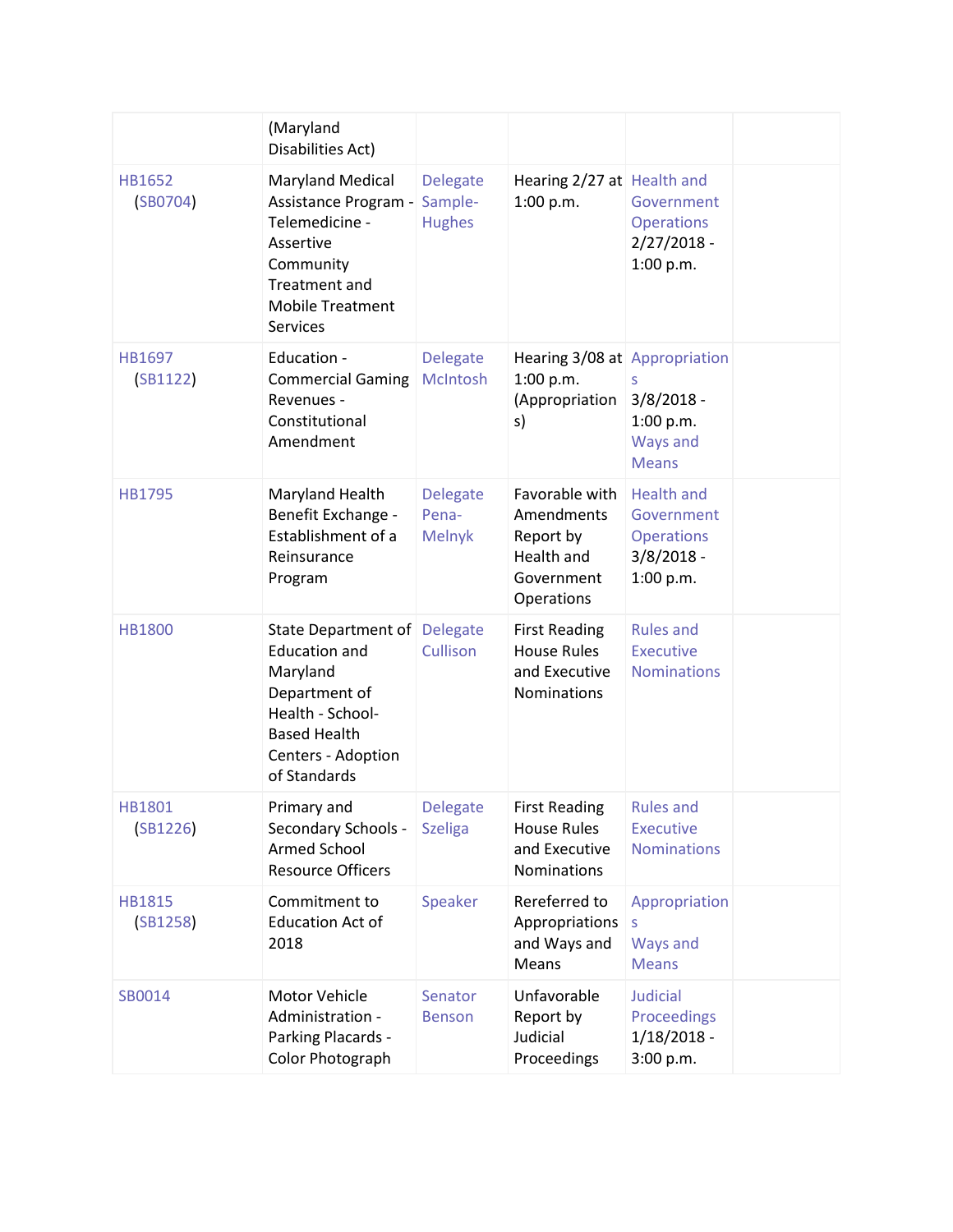| SB0029             | <b>State Government -</b><br>Websites - Language<br><b>Access</b>                                                                | Senator<br><b>Kagan</b>                                   | Hearing 3/21 at Education,<br>1:00 p.m.               | Health, and<br>Environmenta<br><b>I</b> Affairs<br>$1/24/2018 -$<br>1:00 p.m. | <b>Health and</b><br>Government<br><b>Operations</b><br>$3/21/2018 -$<br>1:00 p.m. |
|--------------------|----------------------------------------------------------------------------------------------------------------------------------|-----------------------------------------------------------|-------------------------------------------------------|-------------------------------------------------------------------------------|------------------------------------------------------------------------------------|
| <b>SB0039</b>      | Motor Vehicle<br>Administration -<br><b>Disability Parking</b><br>Placards                                                       | Chair,<br><b>Judicial</b><br>Proceeding<br>S<br>Committee | Hearing 3/22 at Judicial<br>1:00 p.m.                 | Proceedings<br>$1/18/2018 -$<br>3:00 p.m.                                     | Environment<br>and<br>Transportatio<br>n<br>$3/22/2018 -$<br>1:00 p.m.             |
| SB0108             | Regulation of Health<br>Care Programs,<br>Medical<br>Laboratories, Tissue<br>Banks, and Health<br>Care Facilities -<br>Revisions | Chair,<br>Finance<br>Committee                            | Hearing 3/27 at Finance<br>1:00 p.m.                  | $1/18/2018 -$<br>1:00 p.m.                                                    | <b>Health and</b><br>Government<br><b>Operations</b><br>$3/27/2018 -$<br>1:00 p.m. |
| SB0160<br>(HB0319) | Juvenile Law-<br>Truancy - Applicable Nathan-<br>Age Range and<br><b>Affirmative Defense</b>                                     | Senator<br>Pulliam                                        | Hearing 3/22 at Judicial<br>1:00 p.m.                 | Proceedings<br>$1/24/2018 -$<br>1:00 p.m.                                     | Judiciary<br>$3/22/2018 -$<br>1:00 p.m.                                            |
| SB0163<br>(HB0490) | Public Health -<br><b>Community Health</b><br>Workers - Advisory<br>Committee and<br>Certification                               | Senator<br>Nathan-<br>Pulliam                             | Hearing 2/01 at Finance<br>1:00 p.m.                  | $2/1/2018 -$<br>1:00 p.m.                                                     |                                                                                    |
| SB0169             | Public Health -<br><b>Prescription Drug</b><br>and Medical Supply<br>Access and<br>Affordability<br>Workgroup                    | Senator<br>Feldman                                        | Hearing 2/07 at Finance<br>1:00 p.m.                  | $2/7/2018 -$<br>1:00 p.m.                                                     |                                                                                    |
| SB0185<br>(HB0160) | <b>Budget Bill (Fiscal</b><br>Year 2019)                                                                                         | President                                                 | <b>First Reading</b><br><b>Budget and</b><br>Taxation | <b>Budget and</b><br><b>Taxation</b>                                          |                                                                                    |
| SB0192             | Workgroup on<br>Categories for<br>Funding Priorities in<br>the Annual State<br><b>Budget</b>                                     | Senator<br>Serafini                                       | Hearing 1/24 at Budget and<br>2:15 p.m.               | <b>Taxation</b><br>$1/24/2018 -$<br>2:15 p.m.                                 |                                                                                    |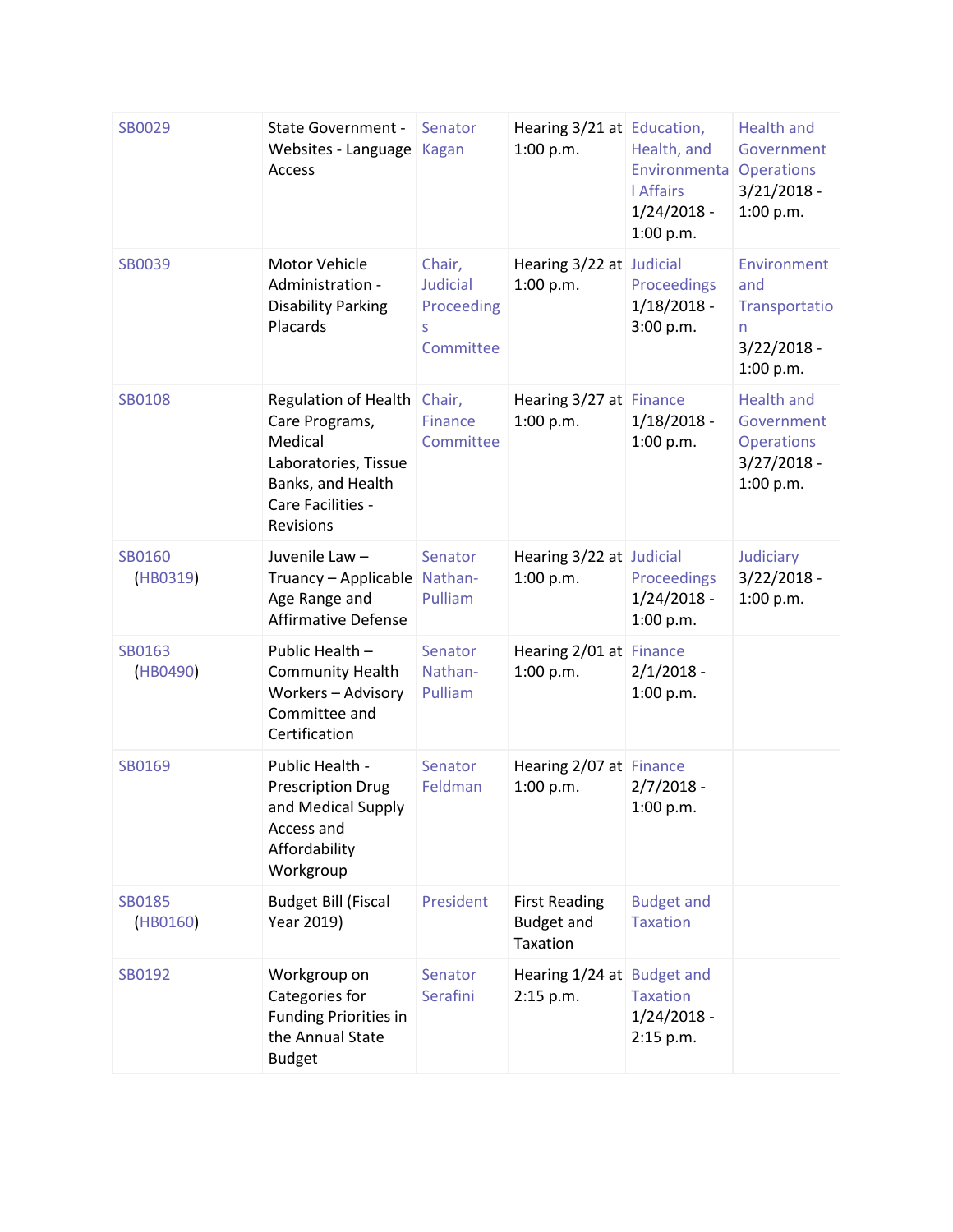| SB0213<br>(HB1339)        | State Budget -<br>Mandated<br>Appropriations -<br>Reductions                                                                                       | Senator<br>Waugh     | Unfavorable<br>Report by<br><b>Budget and</b><br>Taxation                         | <b>Budget and</b><br><b>Taxation</b><br>$1/30/2018 -$<br>1:30 p.m.                          |                                                                                    |
|---------------------------|----------------------------------------------------------------------------------------------------------------------------------------------------|----------------------|-----------------------------------------------------------------------------------|---------------------------------------------------------------------------------------------|------------------------------------------------------------------------------------|
| <b>SB0233</b><br>(HB0111) | Maryland<br>Department of<br><b>Health - Defendants</b><br>Found Incompetent<br>to Stand Trial or Not<br>Criminally<br>Responsible -<br>Commitment | Senator<br>Middleton | Favorable with<br>Amendments<br>Report by<br>Judicial<br>Proceedings              | <b>Judicial</b><br>Proceedings<br>$2/7/2018 -$<br>1:00 p.m.                                 |                                                                                    |
| <b>SB0235</b>             | Labor and<br>Employment -<br>Minimum Wage -<br>Indexing                                                                                            | Senator<br>Robinson  | Hearing 3/08 at Finance<br>1:00 p.m.                                              | $3/8/2018 -$<br>1:00 p.m.                                                                   |                                                                                    |
| <b>SB0259</b><br>(HB0626) | <b>Maryland Medical</b><br>Assistance Program -<br>Medication<br>Adherence<br><b>Technology Pilot</b><br>Program                                   | Senator<br>Middleton | Hearing 2/07 at Finance<br>1:00 p.m.                                              | $2/7/2018 -$<br>1:00 p.m.                                                                   |                                                                                    |
| <b>SB0286</b>             | <b>State Procurement -</b><br>Information<br>Technology -<br><b>Nonvisual Access</b>                                                               | Senator<br>Conway    | Hearing 3/22 at Education,<br>1:00 p.m.                                           | Health, and<br>Environmenta<br><b>I</b> Affairs<br>$2/1/2018 -$<br>1:00 p.m.                | <b>Health and</b><br>Government<br><b>Operations</b><br>$3/22/2018 -$<br>1:00 p.m. |
| SB0291<br>(HB0524)        | Family Law -<br>Protecting the<br>Resources of<br>Children in State<br>Custody                                                                     | Senator<br>Madaleno  | Hearing 2/08 at Judicial<br>1:00 p.m.                                             | <b>Proceedings</b><br>2/8/2018 -<br>1:00 p.m.                                               |                                                                                    |
| SB0293<br>(HB0348)        | Commonsense<br>Spending Act of<br>2018                                                                                                             | President            | Hearing 2/21 at Budget and<br>1:00 p.m.                                           | <b>Taxation</b><br>$2/21/2018 -$<br>1:00 p.m.                                               |                                                                                    |
| SB0301<br>(HB0351)        | Protect Our<br>Students Act of 2018                                                                                                                | President            | Unfavorable<br>Report by<br>Education,<br>Health, and<br>Environmental<br>Affairs | Education,<br>Health, and<br>Environmenta<br><b>I</b> Affairs<br>$2/7/2018 -$<br>12:45 p.m. |                                                                                    |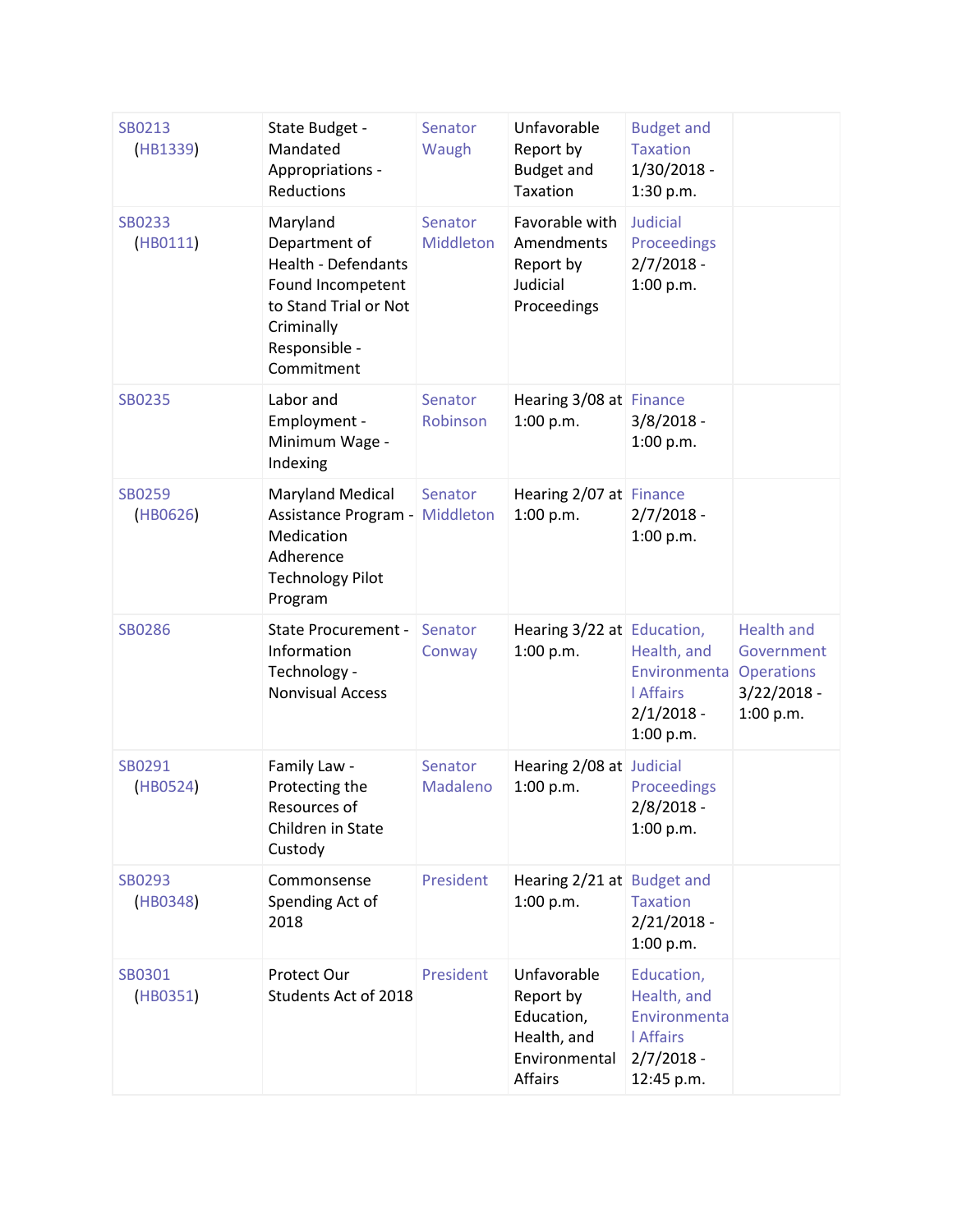| <b>SB0302</b><br>(HB0355) | Accountability in<br><b>Education Act of</b><br>2018                                                                             | President                  | Hearing 2/07 at Education,<br>12:45 p.m.                                                            | Health, and<br>Environmenta<br><b>I</b> Affairs<br>$2/7/2018 -$<br>12:45 p.m.                                        |                                                          |
|---------------------------|----------------------------------------------------------------------------------------------------------------------------------|----------------------------|-----------------------------------------------------------------------------------------------------|----------------------------------------------------------------------------------------------------------------------|----------------------------------------------------------|
| <b>SB0303</b>             | Higher Education -<br><b>Community College</b><br>Tuition and<br><b>Residency Waivers -</b><br>Funding                           | Senator<br>Guzzone         | Hearing 2/07 at Education,<br>12:45 p.m.<br>(Education,<br>Health, and<br>Environmental<br>Affairs) | Health, and<br>Environmenta<br><b>LAffairs</b><br>$2/7/2018 -$<br>12:45 p.m.<br><b>Budget and</b><br><b>Taxation</b> |                                                          |
| SB0304                    | Maryland Healthy<br><b>Working Families</b><br>Act - Delay of<br><b>Effective Date</b>                                           | Senator<br>Middleton       | Unfavorable<br>Report by<br>Economic<br><b>Matters</b>                                              | <b>Finance</b><br>$1/24/2018 -$<br>2:30 p.m.                                                                         | Economic<br><b>Matters</b><br>$2/13/2018 -$<br>1:00 p.m. |
| <b>SB0368</b>             | Labor and<br>Employment - State<br>Minimum Wage<br>Rate - Increase                                                               | Senator<br><b>McFadden</b> | Hearing 3/08 at Finance<br>1:00 p.m.                                                                | $3/8/2018 -$<br>1:00 p.m.                                                                                            |                                                          |
| <b>SB0386</b>             | <b>Maryland Nursing</b><br><b>Home Resident</b><br>Protection Act of<br>2018                                                     | Senator<br><b>Mathias</b>  | <b>First Reading</b><br>Health and<br>Government<br>Operations                                      | <b>Finance</b><br>$2/8/2018 -$<br>1:00 p.m.                                                                          | <b>Health and</b><br>Government<br><b>Operations</b>     |
| <b>SB0387</b>             | Health Insurance -<br><b>Health Care Access</b><br>Program -<br>Establishment<br>(Maryland Health<br>Care Access Act of<br>2018) | Senator<br>Middleton       | Hearing 2/21 at Finance<br>1:00 p.m.                                                                | $2/21/2018 -$<br>1:00 p.m.                                                                                           |                                                          |
| SB0482                    | <b>Remote Access</b><br>Information<br>Program for Deaf-<br>Blind Individuals -<br>Establishment                                 | Senator<br>Astle           | Hearing 2/22 at Finance<br>1:00 p.m.                                                                | $2/22/2018 -$<br>1:00 p.m.                                                                                           |                                                          |
| <b>SB0508</b>             | <b>Interaction With</b><br>Law Enforcement<br>Officers -<br>Development and<br>Implementation of<br><b>Curriculum Content</b>    | Senator<br>Waugh           | Hearing 2/14 at Education,<br>2:00 p.m.                                                             | Health, and<br>Environmenta<br><b>LAffairs</b><br>$2/14/2018 -$<br>2:00 p.m.                                         |                                                          |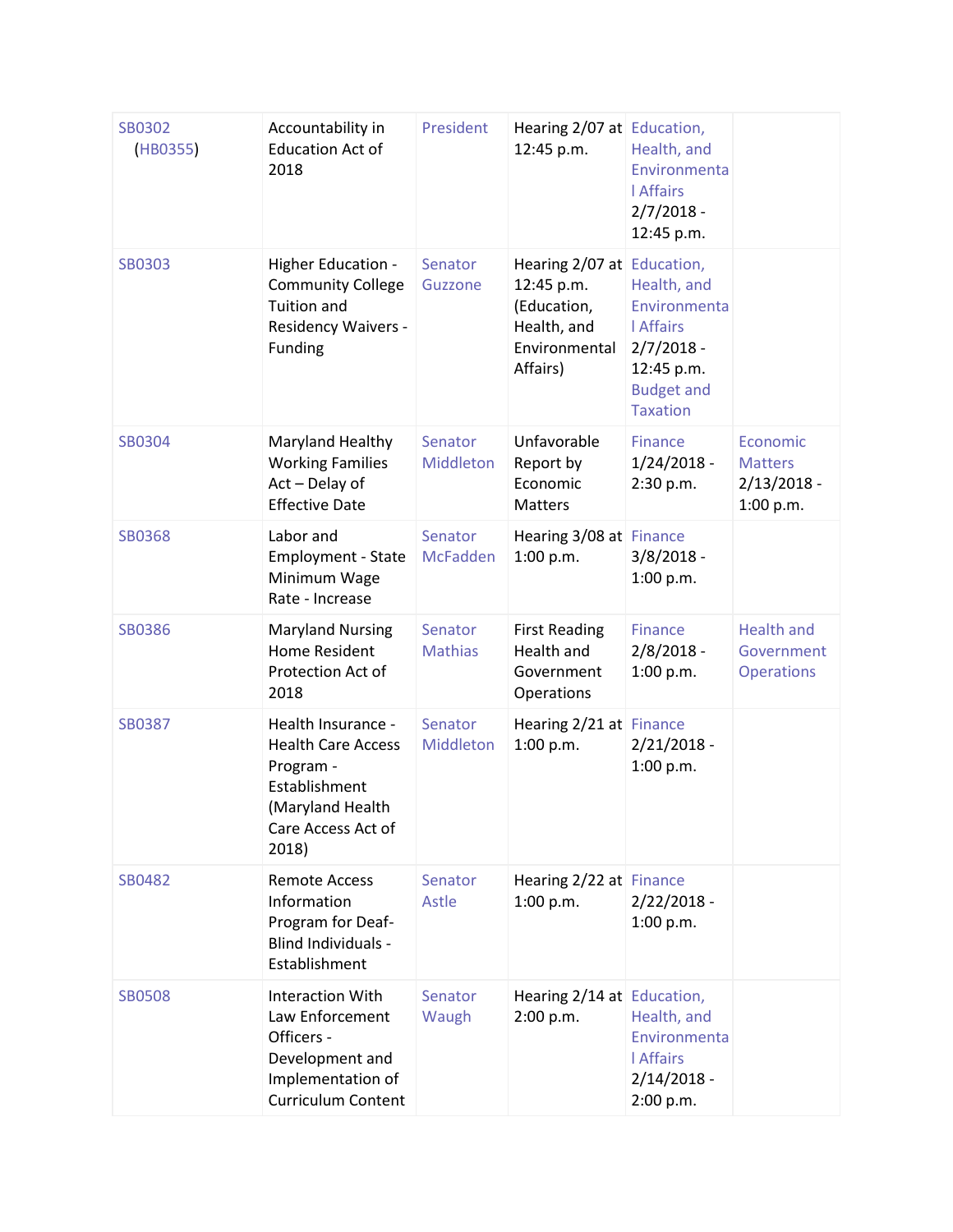| <b>SB0548</b><br>(HB0910) | Education-<br><b>Students With</b><br><b>Reading Difficulties</b><br>- Screenings and<br>Interventions                                                                    | Senator<br>Conway       | Hearing 2/21 at Education,<br>1:00 p.m.                                                            | Health, and<br>Environmenta<br><b>I</b> Affairs<br>$2/21/2018 -$<br>1:00 p.m.                  |                                                      |
|---------------------------|---------------------------------------------------------------------------------------------------------------------------------------------------------------------------|-------------------------|----------------------------------------------------------------------------------------------------|------------------------------------------------------------------------------------------------|------------------------------------------------------|
| <b>SB0570</b>             | Vision Disorders -<br>Requirements for<br>Student Screening -<br>Revisions                                                                                                | Senator<br><b>Bates</b> | Hearing 2/21 at Education,<br>1:00 p.m.                                                            | Health, and<br>Environmenta<br><b>I</b> Affairs<br>$2/21/2018 -$<br>1:00 p.m.                  |                                                      |
| SB0618<br>(HB1234)        | Career Youth and<br><b>Public Sector</b><br>Apprenticeship Act                                                                                                            | Senator<br>Klausmeier   | Hearing 2/28 at Education,<br>1:00 p.m.<br>(Education,<br>Health, and<br>Environmental<br>Affairs) | Health, and<br>Environmenta<br><b>LAffairs</b><br>$2/28/2018 -$<br>1:00 p.m.<br><b>Finance</b> |                                                      |
| <b>SB0650</b><br>(HB0131) | <b>Income Tax</b><br>Subtraction<br>Modification -<br><b>College Savings Plan</b><br>Accounts -<br>Contributions<br>(College Savings Tax<br>Enhancement Act)              | Senator<br><b>King</b>  | Hearing 2/28 at Budget and<br>1:00 p.m.                                                            | <b>Taxation</b><br>2/28/2018 -<br>1:00 p.m.                                                    |                                                      |
| <b>SB0682</b>             | <b>Medical Assistance</b><br>Program and Health<br>Insurance -<br><b>Emergency Medical</b><br>Services Providers -<br>Coverage and<br>Reimbursement of<br><b>Services</b> | Senator<br>Hershey      | Hearing 3/01 at Finance<br>1:00 p.m.                                                               | $3/1/2018 -$<br>1:00 p.m.                                                                      |                                                      |
| <b>SB0703</b><br>(HB1092) | <b>Behavioral Health</b><br><b>Crisis Response</b><br>Grant Program-<br>Establishment                                                                                     | Senator<br>Klausmeier   | <b>Third Reading</b><br>Passed (45-0)                                                              | <b>Finance</b><br>$2/28/2018 -$<br>1:00 p.m.                                                   |                                                      |
| SB0704<br>(HB1652)        | <b>Maryland Medical</b><br>Assistance Program -<br>Telemedicine -<br>Assertive<br>Community                                                                               | Senator<br>Klausmeier   | <b>First Reading</b><br>Health and<br>Government<br>Operations                                     | <b>Finance</b><br>$2/21/2018 -$<br>1:00 p.m.                                                   | <b>Health and</b><br>Government<br><b>Operations</b> |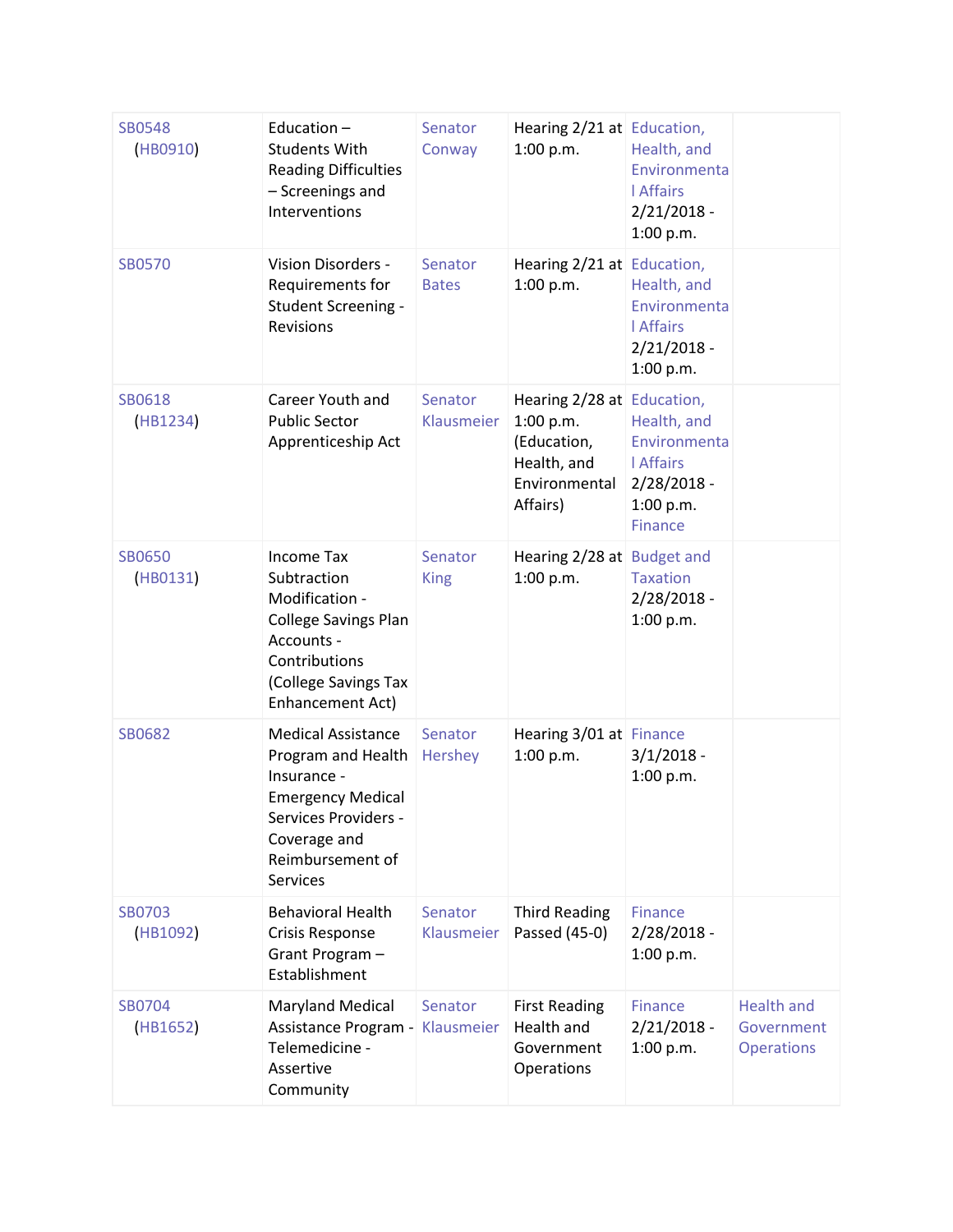|                           | Treatment and<br><b>Mobile Treatment</b><br><b>Services</b>                                                                             |                                          |                                                                                                    |                                                                                                 |                                                                                    |
|---------------------------|-----------------------------------------------------------------------------------------------------------------------------------------|------------------------------------------|----------------------------------------------------------------------------------------------------|-------------------------------------------------------------------------------------------------|------------------------------------------------------------------------------------|
| <b>SB0820</b>             | <b>State Budget</b>                                                                                                                     | Senator<br>Madaleno                      | Hearing 3/07 at Budget and<br>1:00 p.m.                                                            | <b>Taxation</b><br>$3/7/2018 -$<br>1:00 p.m.                                                    |                                                                                    |
| <b>SB0878</b><br>(HB1312) | Maryland Health<br><b>Insurance Coverage</b><br>Protection<br>Commission-<br>Medicaid Buy-In<br>Study                                   | Senator<br>Feldman                       | Hearing 3/22 at Finance<br>1:00 p.m.                                                               | $2/21/2018 -$<br>1:00 p.m.                                                                      | <b>Health and</b><br>Government<br><b>Operations</b><br>$3/22/2018 -$<br>1:00 p.m. |
| <b>SB0886</b><br>(HB1477) | <b>Maryland Medical</b><br>Assistance Program -<br>Work and<br>Community<br>Engagement<br>Requirements -<br>Waiver                      | Washingto<br>n County<br><b>Senators</b> | Unfavorable<br>Report by<br>Finance;<br>Withdrawn                                                  | <b>Finance</b>                                                                                  |                                                                                    |
| SB0937<br>(HB1064)        | <b>Maryland Medical</b><br>Assistance Program -<br>Home- and<br>Community-Based<br><b>Waiver Services -</b><br>Prohibition on<br>Denial | Senator<br><b>Kelley</b>                 | Hearing 3/07 at Finance<br>1:00 p.m.                                                               | $3/7/2018 -$<br>1:00 p.m.                                                                       |                                                                                    |
| SB0939<br>(HB1618)        | Community-Based<br><b>Services Waivers</b><br>and State Disabilities<br>Plan - Alterations<br>(Maryland<br>Disabilities Act)            | Senator<br><b>Kelley</b>                 | Hearing 3/07 at Finance<br>1:00 p.m.                                                               | $3/7/2018 -$<br>1:00 p.m.                                                                       |                                                                                    |
| SB0949<br>(HB1599)        | <b>Career Education</b><br>Policy Act                                                                                                   | Senator<br>Rosapepe                      | Hearing 2/28 at Education,<br>1:00 p.m.<br>(Education,<br>Health, and<br>Environmental<br>Affairs) | Health, and<br>Environmenta<br><b>I</b> Affairs<br>$2/28/2018 -$<br>1:00 p.m.<br><b>Finance</b> |                                                                                    |
| SB0977<br>(HB1517)        | <b>Behavioral Health</b><br>Services and<br>Voluntary<br>Placement                                                                      | Senator<br>Klausmeier                    | Hearing 2/21 at Finance<br>1:00 p.m.                                                               | $2/21/2018 -$<br>1:00 p.m.                                                                      |                                                                                    |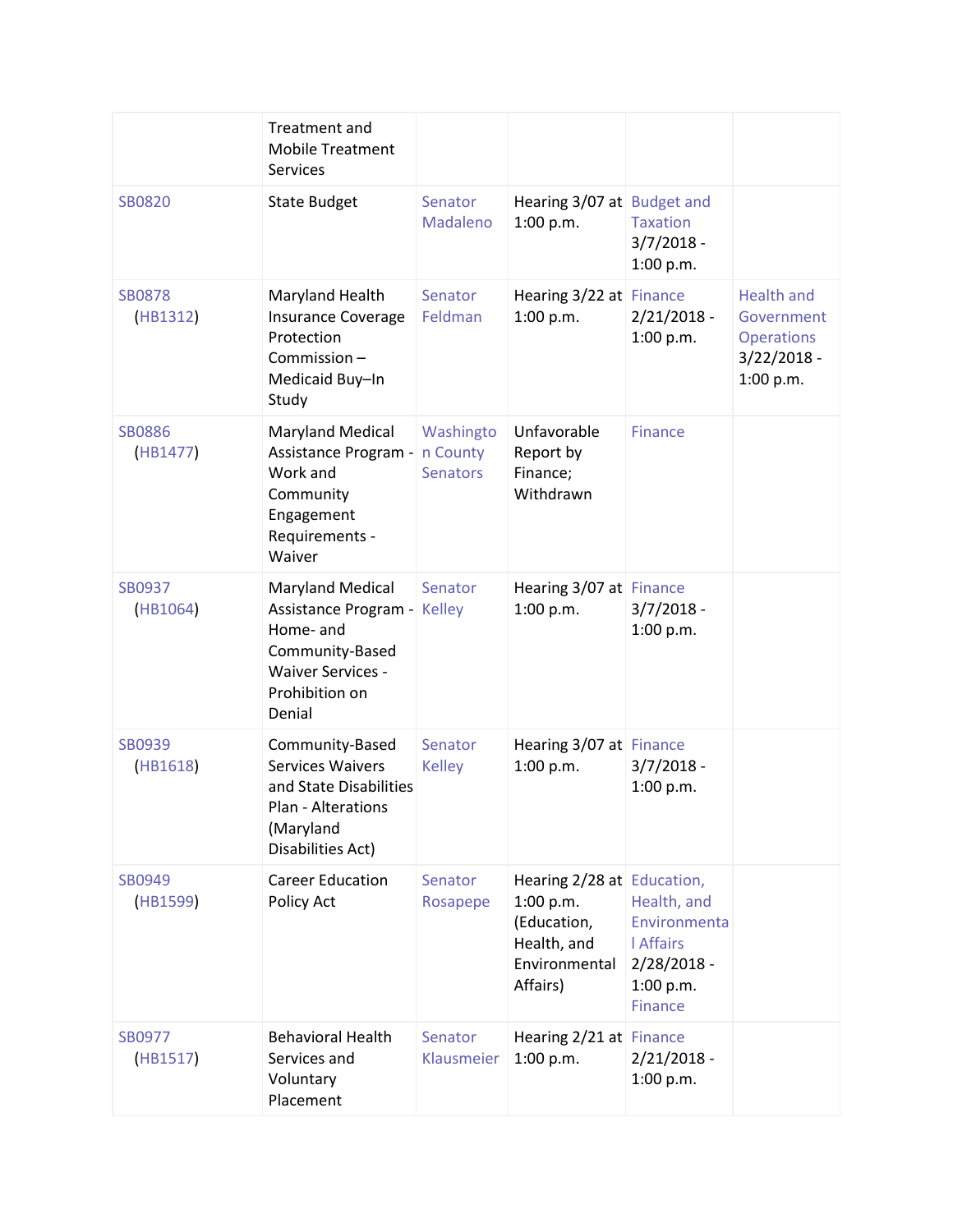|                           | Agreements -<br>Children and Young<br><b>Adults - Reports</b>                                                 |                           |                                                                                                    |                                                                                                |                                                      |
|---------------------------|---------------------------------------------------------------------------------------------------------------|---------------------------|----------------------------------------------------------------------------------------------------|------------------------------------------------------------------------------------------------|------------------------------------------------------|
| <b>SB0978</b><br>(HB1216) | <b>Career Preparation</b><br><b>Expansion Act</b>                                                             | Senator<br>Klausmeier     | Hearing 2/28 at Education,<br>1:00 p.m.<br>(Education,<br>Health, and<br>Environmental<br>Affairs) | Health, and<br>Environmenta<br><b>LAffairs</b><br>$2/28/2018 -$<br>1:00 p.m.<br><b>Finance</b> |                                                      |
| SB1002<br>(HB1516)        | Public Health -<br><b>Healthy Maryland</b><br>Program -<br>Establishment<br>(Healthy Maryland<br>Act of 2018) | Senator<br>Pinsky         | Hearing 3/07 at Finance<br>1:00 p.m.                                                               | $3/7/2018 -$<br>1:00 p.m.                                                                      |                                                      |
| SB1011<br>(HB1167)        | <b>Protect Maryland</b><br><b>Health Care Act of</b><br>2018                                                  | Senator<br>Feldman        | Reassigned to<br>Finance and<br><b>Budget and</b><br><b>Taxation</b>                               | <b>Finance</b><br>$2/21/2018 -$<br>1:00 p.m.<br><b>Budget and</b><br><b>Taxation</b>           |                                                      |
| SB1019                    | Labor and<br><b>Employment - State</b><br>Minimum Wage<br>Rate - Increase                                     | Senator<br>Robinson       | Hearing 3/08 at Finance<br>1:00 p.m.                                                               | $3/8/2018 -$<br>1:00 p.m.                                                                      |                                                      |
| SB1023<br>(HB1194)        | Health - Drug Cost<br><b>Review Commission</b>                                                                | Senator<br>Conway         | Hearing 2/28 at Finance<br>1:00 p.m.                                                               | $2/28/2018 -$<br>1:00 p.m.                                                                     |                                                      |
| SB1056                    | <b>Rural Health</b><br><b>Collaborative Pilot</b>                                                             | Senator<br>Hershey        | <b>First Reading</b><br>Health and<br>Government<br>Operations                                     | <b>Finance</b><br>$3/1/2018 -$<br>1:00 p.m.                                                    | <b>Health and</b><br>Government<br><b>Operations</b> |
| SB1076<br>(HB1183)        | Health Insurance -<br>Access to and<br>Coverage of<br><b>Specialty Drugs -</b><br>Definition                  | Senator<br><b>Mathias</b> | Hearing 3/21 at Finance<br>1:00 p.m.                                                               | $3/21/2018 -$<br>1:00 p.m.                                                                     |                                                      |
| SB1122<br>(HB1697)        | Education-<br><b>Commercial Gaming</b><br>Revenues-<br>Constitutional<br>Amendment                            | Senator<br>Conway         | Hearing 3/08 at Budget and<br>2:00 p.m.                                                            | <b>Taxation</b><br>$3/8/2018 -$<br>2:00 p.m.                                                   |                                                      |